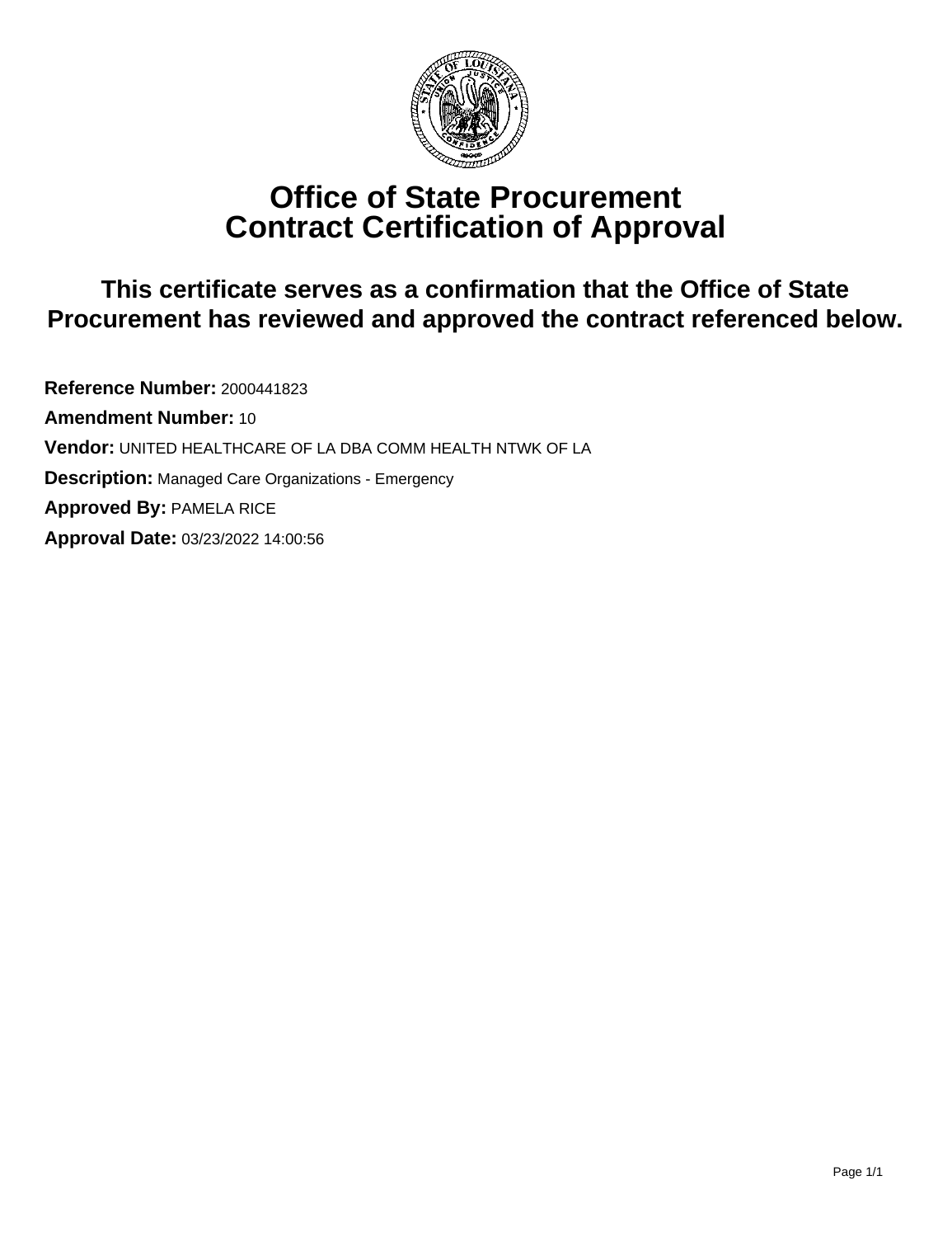### **AMENDMENT TO**

**AGREEMENT BETWEEN STATE OF LOUISIANA**

### **LOUISIANA DEPARTMENT OF HEALTH**

MVA Medical Vendor Administration

(Regional/ Program/ Facility

Bureau of Health Services Financing

**AND**

nitedHealthcare of Louisiana, Inc. dba UnitedHealthcare Community P

Contractor Name

### **AMENDMENT PROVISIONS**

Change Contract From: Current Maximum Amount: \$9,932,415,845.07

 $CF-1$ 

12) Maximum Contract Amount: \$9,932,415,845.07 13) Estimated Amounts by Fiscal Year: FY20: \$1,363,031,070.50; FY21: \$3,493,221,374.00 ; FY22: \$3,398,217,033.08; FY23: \$1,677,946,367.49

See Attachment B - Statement of Work.

**Change Contract To:** If Changed, Maximum Amount:  $$9,938,690,240.95$  If Changed, Contract Term:

If Changed, Contract Term: N/A

 $CF-1$ 

12) Maximum Contract Amount: \$9,938,690,240.95 13) Estimated Amounts by Fiscal Year: FY20: \$1,363,031,070.50; FY21: \$3,493,221,374.00 ; FY22: \$3,404,491,428.96; FY23: \$1,677,946,367.49

See Attachment B10- Changes to Statement of Work.

### **Justifications For Amendment:**

Revisions contained in this amendment are within scope and comply with the terms and conditions as set forth in the RFP.

This revision establishes a reimbursement methodology for the implementation of a COVID-19 vaccination enrollee incentive program with the goal of increasing COVID-19 vaccination rates.

This Amendment Becomes Effective: 01-01-2022

This amendment contains or has attached hereto all revised terms and conditions agreed upon by contracting parties.

IN WITNESS THEREOF, this amendment is signed and entered into on the date indicated below.

dHealthcare of Louisiana, Inc. dba UnitedHealthcare Communi

| <b>CONTRACTOR SIGNATURE</b>       | DocuSigned by:<br>karl lirette<br>$-0 B7 C39 D D6 B6 B404$ | 2/24/2022<br><b>DATE</b> |
|-----------------------------------|------------------------------------------------------------|--------------------------|
| <b>PRINT</b><br><b>NAME</b>       | Karl Lirette                                               |                          |
| <b>CONTRACTOR</b><br><b>TITLE</b> | CEO                                                        |                          |

## **CONTRACTOR STATE OF LOUISIANA LOUISIANA DEPARTMENT OF HEALTH**

### **Secretary, Louisiana Department of Health or Designee**

| uSigned by:<br>t lintte<br>C39DD6B6B404 | 2/24/2022<br><b>DATE</b> | <b>NAME</b>            | DocuSigned by:<br>2/28/2022<br>Patrick Gillies<br><b>SIGNATURE</b><br><b>DATE</b><br>7D2608CB02464F4 |  |
|-----------------------------------------|--------------------------|------------------------|------------------------------------------------------------------------------------------------------|--|
| Karl Lirette                            |                          | <b>Patrick Gillies</b> |                                                                                                      |  |
| CEO                                     |                          | <b>TITLE</b>           | <b>Medicaid Executive Director</b>                                                                   |  |
|                                         |                          | <b>OFFICE</b>          | Louisiana Department of Health                                                                       |  |

### PROGRAM SIGNATURE **DATE**

NAME

LAGOV#: Amendment #: 10

2000441823

Original Contract Amount LDH #:

Original Contract Begin Date 01-01-2020 Original Contract End Date 12-31-2020

Current Contract Term: 01/01/20-12/31/22

RFP Number: N/A